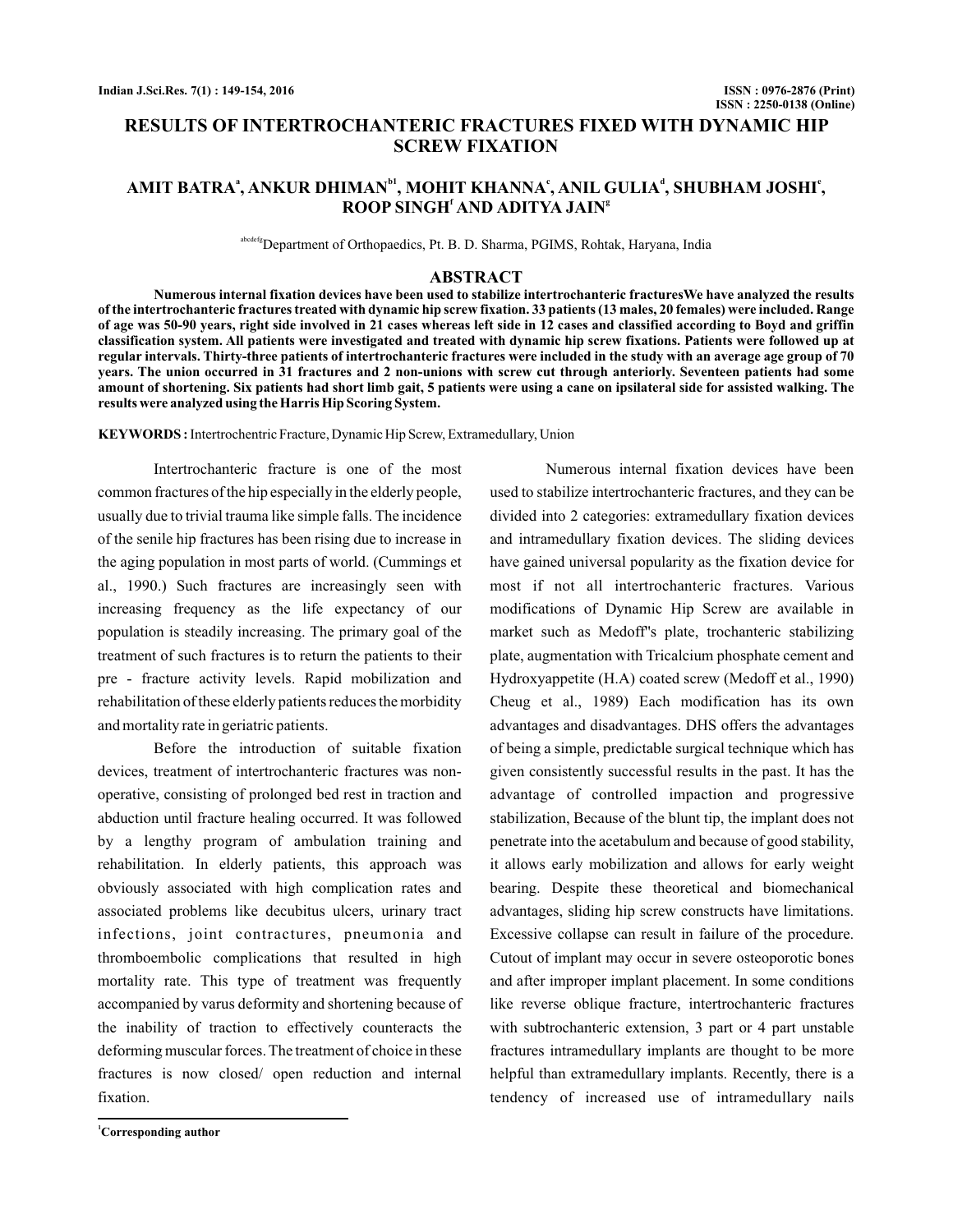(Schumplik et al., and Jansten P.M., 1995, Mathew et al., 2004). Intramedullary Sliding Hip Screw devices (Gamma nail) have recently been developed for stabilization of pertrochanteric fractures. These devices combine the properties of a sliding hip screw with a locked intramedullary nail. Proximal femoral nail (PFN) is recent advance in intramedullary implants in pertrochentric fractures. It has advantage of more stable fixation and prevention of rotational deformity but it is a demanding procedure. Thigh pain is another problem associated with intramedullary procedures and it carries risk for femoral shaft fracture at the nail tip and the insertion sites of the distal locking screws (Atrengart et al., 2002 and Docquiet, 2002).Although the results of PFN and DHS in treatment of intertrochanteric fractures have been reported, the results and conclusions are not consistent (Zhao et al., 2009). In present study, we have analyzed the results of the intertrochanteric fractures treated with dynamic hip screw fixation.

### **MATERIALSAND METHODS**

Thirty five patients with intertrochanteric fractures treated with DHS fixation were selected for the study, of which 2 patients of over 70 years expired after the 6 months post operatively. Hence the total number of patients included in the study was 33 patients. (Table 1) The follow up period ranged from 7 months to 2 1/2 years. Compound fractures, pathological fractures and fractures in children were not included in the study.

All of the patients were put on skeletal traction on admission and were investigated for anaesthetic fitness. Average time interval between admission and surgery was 8.5 days (range 7-20 days). Patients were positioned supine on a fracture table or conventional table. Skin incision was made from about 1 inch below the tip of the greater trochanter extending down the shaft of the femur for about 8 cm. Subcutaneous fat and underlying deep fascia was incised and fibers of vastus lateralis were split along its line of fibers and retracted. The guide wire was inserted from the level of tip of the lesser trochanter towards the apex of the femoral head. A careful and conscious effort was made to place the tip of the wire in center of the head in anteroposterior and lateral views or in the posterior and inferior quadrant of the head. Central or posterior placement of wire was confirmed on the lateral view. Another parallel guide wire was inserted to provide temporary stability to the fracture. Once the guide wire was inserted, the requisite lag screw length was determined, the guide wire was advanced

| Categories                      | <b>Variables</b>       | <b>Number of Patients</b> | <b>Total</b> |
|---------------------------------|------------------------|---------------------------|--------------|
| AGE (yrs)                       | < 60                   | 2                         |              |
|                                 | 60-70                  | 16                        | 33           |
|                                 | 70-80                  | 12                        |              |
|                                 | 80-90                  | 3                         |              |
| <b>Sex</b>                      | Male                   | 13                        | 33           |
|                                 | Female                 | 20                        |              |
| Mode of injury                  | <b>RTA</b>             | 3                         | 33           |
|                                 | Trivial violence       | 30                        |              |
| Side of injury                  | Right                  | 21                        | 33           |
|                                 | Left                   | 12                        |              |
| Boyd and griffin classification | Type 1                 | 3                         | 33           |
|                                 | Type 2                 | 15                        |              |
|                                 | Type 3                 | 7                         |              |
|                                 | Type 4                 | 8                         |              |
| Associated injury               | Colle's fracture       | $\overline{2}$            | 33           |
|                                 | No associated injuries | 31                        |              |
| Associated medical problems     | Diabetes mellitus      | 16                        | 33           |
|                                 | Hypertension           | 12                        |              |
|                                 | Ischemic heart disease | 4                         |              |
|                                 | None                   |                           |              |

**Table 1 : Data of Patients Included in Study**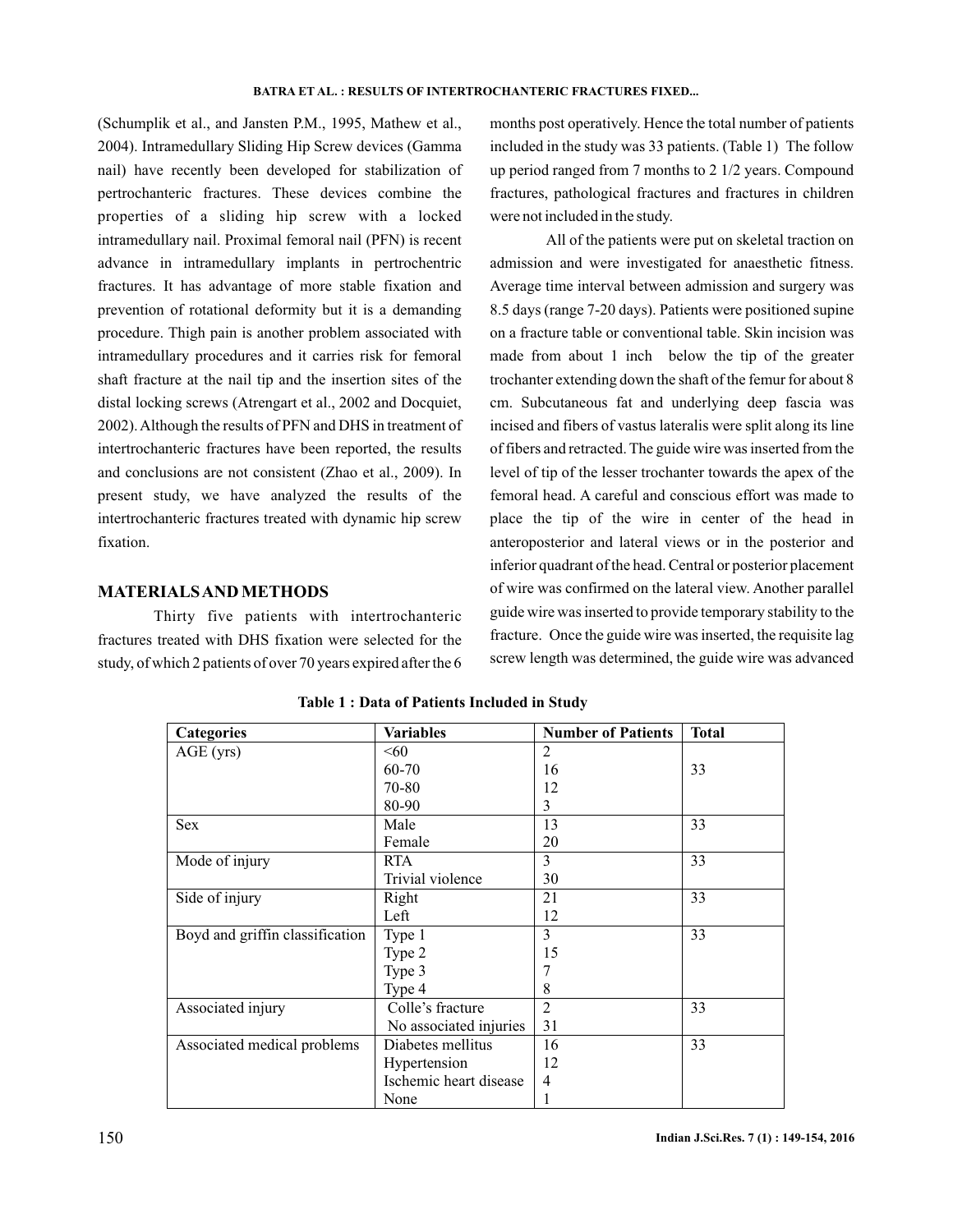#### **BATRA ET AL. : RESULTS OF INTERTROCHANTERIC FRACTURES FIXED...**



**Figure 1 : A : Shows Case of Intertrochantric Fracture B : Immediate Post-operative X-ray of Intertrochantric Fracture Managed With Dynamic Hip Screw C : X-ray At 3 Month Follow-up D : X-ray At 6 Month Follow-up Showing Bridging Callus Formation E : X-ray At 1 Year Follow-up**

to additional 5 mm into the subchondral bone, reamed with triple reamer and then the tapping was done. The lag screw was inserted into the reamed hole up to the subchondral bone and verified with image intensifier in both anteroposterior and lateral views. The insertion wrench, lag screw retaining rod and guide wires were removed. The plate clamp was used to secure the plate to the shaft and then traction released to allow impaction. Finally the plate was attached to the shaft of femur with 4.5 mm cortical screws. Compression screw was inserted in end to produce compression at fracture site. Patients were followed up at 1 month, 3 months and 6 months for assessment of union (radiologically and clinically) and then followed up annually. Callus present on all cortexes in both anteroposterior and lateral view with disappearance of fracture line were considered as the healed fracture and Loss of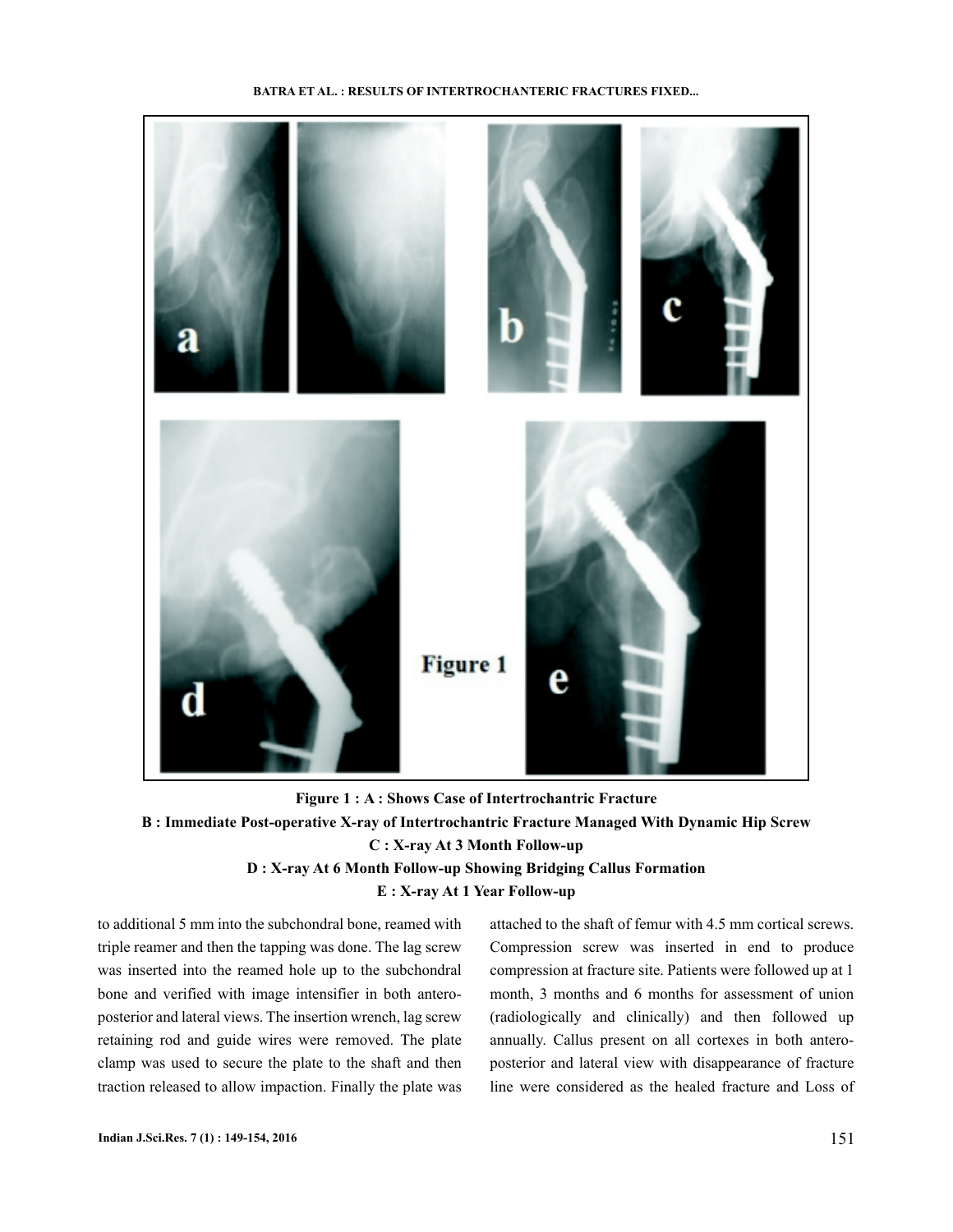#### **BATRA ET AL. : RESULTS OF INTERTROCHANTERIC FRACTURES FIXED...**





fixation, implant cut through, symptomatic joint penetration, non functional malunion or nonunion were considered as treatment failure.

## **RESULTS**

Thirty-three patients of intertrochanteric fractures were included in the study with an average age group of 70 years. The average follow-up period was nine months and average duration of stay in the hospital of 13 days. The union occurred in 31 fractures and 2 non-unions with screw cut through anteriorly (Table 2). Seventeen patients had some amount of shortening with 11 patients having a shortening of 0-1 cm, 4 patients with 1-2 cm of shortening and 2 patients with >2 cm shortening. Six patients had short limb gait 5 patients were using a cane on ipsilateral side for assisted walking. Two patients with non-union developed coxa-vara with screw cut through and had to be reoperated with 120 degree double angled osteotomy blade plate with

valgus osteotomy. The results were analyzed using the Harris Hip Scoring System and the patients were categorized according to the scores they attained as follows: excellent: 100 90, good: 89 80, fair: 79 70, poor: < 70. (Harris hip score; Harris WH; JBJS 1969).

| Categories     | Variables | Number of Patients |  |
|----------------|-----------|--------------------|--|
| Rate of union  | Union     | 31                 |  |
|                | Non-union | 2                  |  |
| Shortening     | $0-1$ cm  | 11                 |  |
|                | $1-2$ cm  |                    |  |
|                | $>2$ cm   | $\mathfrak{D}$     |  |
| Harris hip     | Excellent | 18 (54.54%)        |  |
| scoring system | Good      | 8 (24.24%)         |  |
|                | Fair      | 5(15.15%)          |  |
|                | Poor      | $2(6.06\%)$        |  |

## **Table 2 : Results of Dynamic Hip Screw Fixation in Intertrochentric Fractures**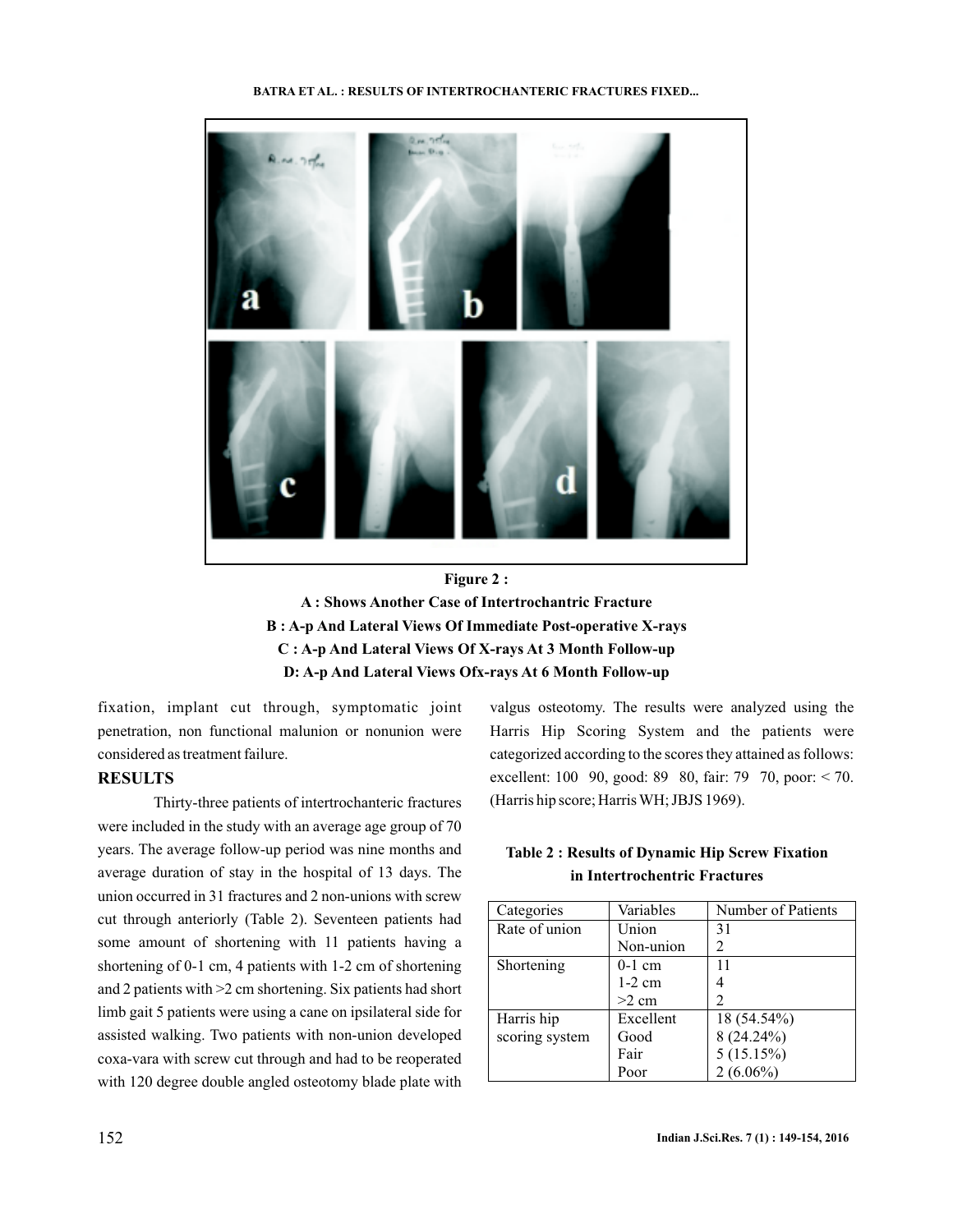#### **DISCISSION**

Figure 1 & 2 are showed in text mention. The dynamic hip screw with a side plate fixation remains the most common method of treating the intertrochanteric hip fractures. Conventional surgical technique of fracture reduction and fixation with DHS barrel plate and the lag screw has stood the test of time. Recently, the main goal of treatment is decrease analgesic requirement, cost and operating room time, early mobilization and decreased hospital stay. Although with the use of new implants these goals can be achieved easily but these implants are generally costly and the procedure is technically demanding. Cephalomedullary nails have been designed to realize these aims; however a meta-analysis of the published trials shows that some of these devices had a significantly increased risk of fracture of the femoral shaft and an increased re-operative rate (Hardy et al., 1998).

The varus collapse of the head and neck caused by lag screw cut-out or lateral protrusion is one of common post-operative complications that lead to surgical failure of treatment of intertrochanteric fractures. Lag screw cutthrough is thought to be caused either by improper lag screw placement in the anterior and/or superior quadrant of the head or by not placing the screw upto to the subchondral region of the head. (Baumgaertner and Solberg, 1997) Chatterjee et al reported coxa vara in 3 cases due to cutting out of screw through head & neck of femur and also proximal migration of DHS with avascular changes of the femoral head in one case (Chaterjee et al., 1991). Heyse-Moore et al. (1983), retrospectively compared the results of 107 intertrochanteric fractures stabilized with a sliding hip screw to 103 fractures treated with a Jewett nail and concluded that the patients treated with sliding hip screw had shorter hospitalization stays and a lower incidence of fixation failure (Heyse- moorel; 1983). Bannister et al, in a prospective randomized study of 155 intertrochanteric fractures stabilized using sliding hip screw and Jewett nail, found that fractures that fractures stabilized with sliding hip screw had a significantly lower risk of mechanical failure and a lower incidence of revision surgery (Barrister G; 1990). Jacobs et al., (1976) reported on a series of 173 intertrochanteric fractures treated with internal fixation, 72

with a Jewett nail and 101 with a Sliding Hip Screw (Jacobs, 1976). Treatment failure occurred in 25% of fractures stabilized with a Jewett nail and in 6% of fractures stabilized using a Sliding Hip Screw. Leung et al, reported on a prospective series of 186 peritrochanteric fractures stabilized with either a Gamma nail or Sliding Hip Screw. Gamma nails were inserted in a significantly shorter operative time using a smaller incision and were associated with a smaller estimated blood loss. There was, however, no significant difference between the two groups with regard to post-operative mobility or hip function at follow-up. A higher number of intraoperative complications occurred in fractures stabilized with a Gamma nail (Leung K. S., 1992). Baumgartner et. al. (1998), reported on a series of 131 patients ( 135 fractures ) who sustained an intertrochanteric fracture and were randomly assigned to treatment with either a Sliding hip Screw or an Intramedullary Hip Screw (IMHS) device. In patients with unstable intertrochanteric fractures, the intramedullary device was associated with significantly less surgical time and blood loss. Intraoperative complications occurred exclusively in the Intramedullary Hip Screw group. At latest follow-up, there was no difference in the percentage of functional recovery between the two fixation groups (Baungaertner, 1998). Hardy et al performed a prospective, randomized study comparing use of a Sliding Hip Screw to use of an Intramedullary Hip Screw ( IMHS ) for stabilization of 100 intertrochanteric fractures in patients age 60 years or older. The in-hospital and 6-month mortality rates were similar between the two treatment groups. The intramedullary hip screw was associated with significantly less screw sliding and limb shortening than the Sliding Hip Screw, particularly when used to stabilize unstable fracture patterns. Based on the results of this study, it was concluded that routine use of the Intramedullary Hip Screw could not be recommended for stabilization of intertrochanteric hip fractures (Hardy; 1998). Our results are comparable to the other studies and shows that DHS gives good biomechanical stability, is not much technically demanding, can be easily done on conventional table also and is quite cost effective as compared to the other commonly available implants.